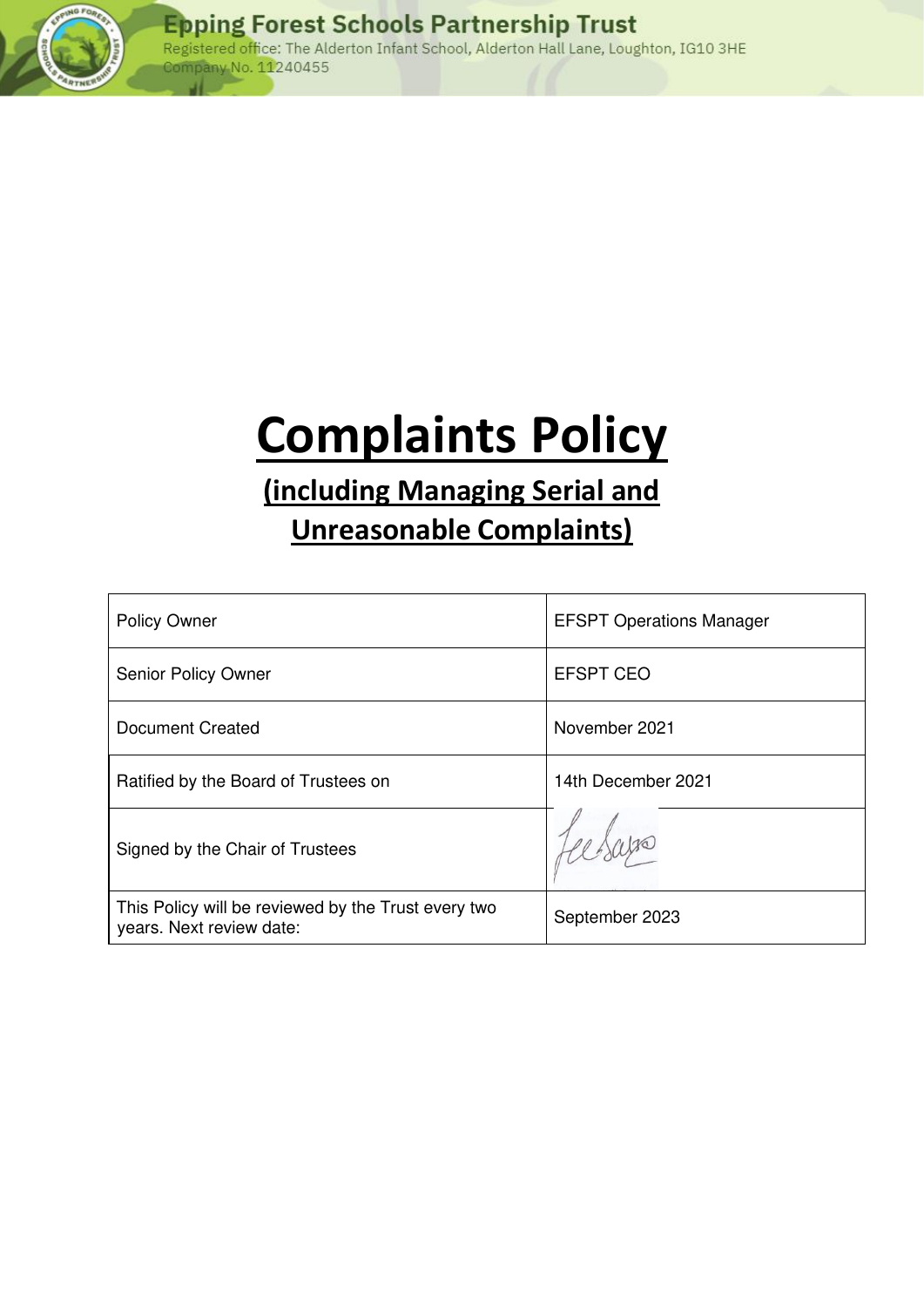#### **Contents**

| 1          | Introduction                                                  |  |
|------------|---------------------------------------------------------------|--|
| 2          | Difference between a concern and a complaint                  |  |
| 3          | Scope of Complaints Policy                                    |  |
| 4          | Principles for investigation                                  |  |
| 5          | Procedure for making a complaint                              |  |
| 6          | <b>Resolving Complaints</b>                                   |  |
| 7          | Reporting and Learning from Complaints                        |  |
| 8          | Publishing the Procedure                                      |  |
| 9          | Curriculum                                                    |  |
| 10         | Other sources of information and advice                       |  |
| 11         | The role of Education and Skills Funding Agency               |  |
| 12         | Review                                                        |  |
| Appendix A | <b>Process Summary</b>                                        |  |
| Appendix B | Legislation                                                   |  |
| Appendix C | <b>Complaints Form</b>                                        |  |
| Appendix D | Complaints Appeal Panel Procedure for Local Governing<br>Body |  |
| Appendix E | Managing Serial and unreasonable complaints                   |  |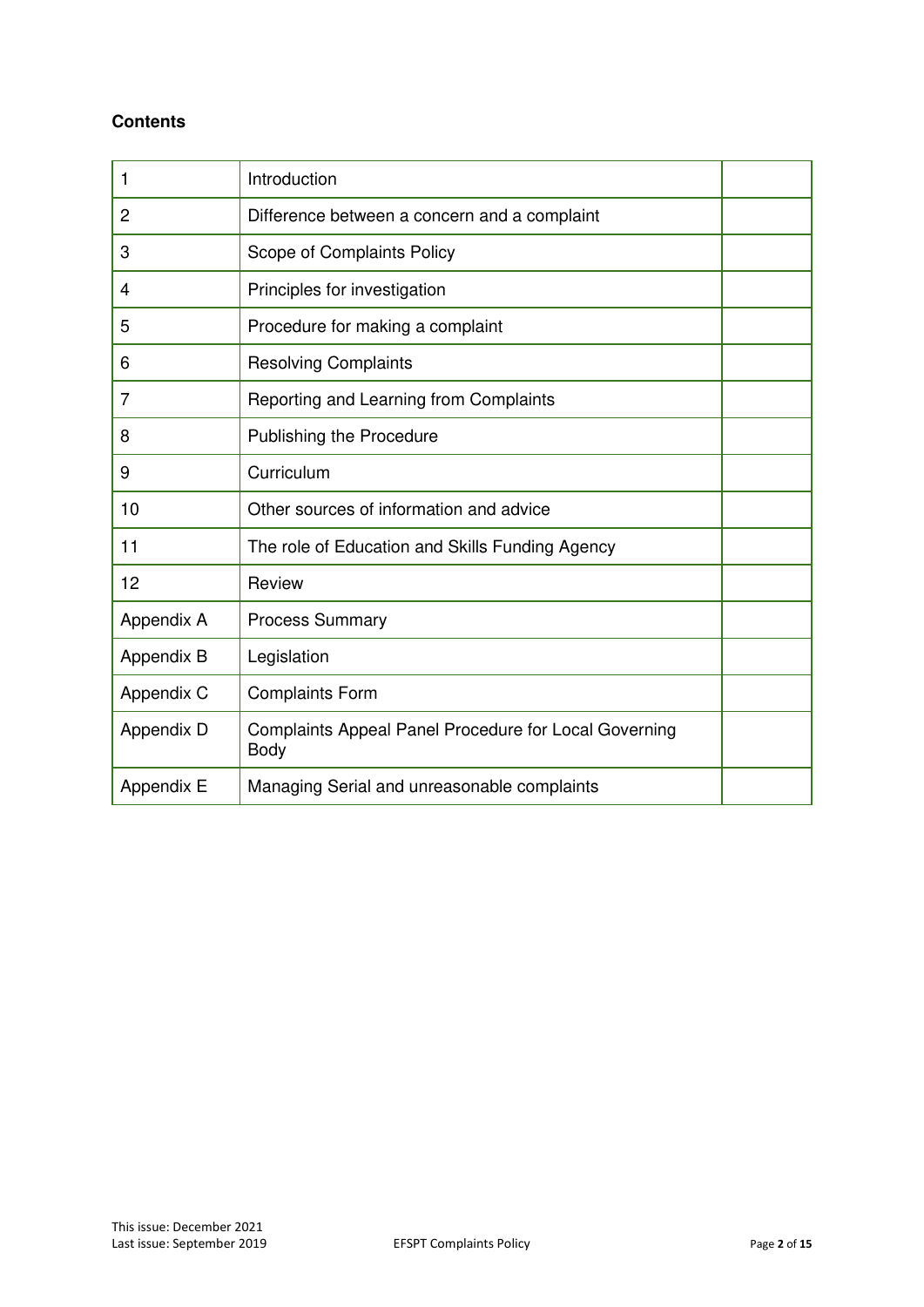#### **1. Introduction**

Epping Forest Schools Partnership Trust (the Trust) encourages all parents and pupils to approach any member of staff in the first instance if they have a concern or complaint.

In the event that these initial approaches fail to resolve a complaint, this policy lays out the procedures that should be followed to allay any concerns about a particular issue.

If you do not understand any part of this policy, please do not hesitate to contact the Headteacher of the relevant school or the CEO of the Trust. Your complaint will then be investigated fully, ensuring all relevant facts are taken into consideration.

For further information about current government legislation please see Appendix B.

#### **2. Difference between a Concern and a Complaint**

A 'concern' is 'an expression of worry or doubt over an issue considered to be important for which reassurances are sought'. A complaint is defined as 'an expression of dissatisfaction however made, about actions taken or a lack of action'.

We believe in trying to resolve complaints at the earliest possible stage. Many issues can be resolved informally, without the need to invoke formal procedures. The Trust takes informal concerns seriously and makes every effort to resolve the matter as quickly as possible.

There are occasions when complainants would like to raise their concerns formally. In those cases, the formal procedure set out in this policy should be invoked.

#### **3. Scope of Complaints Policy**

This policy applies to the Trust and all of its schools.

Complaints received from within the school/Trust community, namely Parents / Carers/ Pupils and also to complaints received from the wider community e.g. Residents, Local Businesses, Local Council, MP Etc.

Please be aware that although this policy covers complaints about the arrangements for inschool support for SEND pupils, the statutory assessments of special educational needs (SEN) is not covered by this policy. Please refer to Section 9 'Other Sources of Information and Advice' on page 9 in this policy.

In addition this policy does not cover complaints procedures relating to:

- Admissions
- Safeguarding matters
- **Exclusion**
- Whistle-blowing
- Staff grievances
- Staff discipline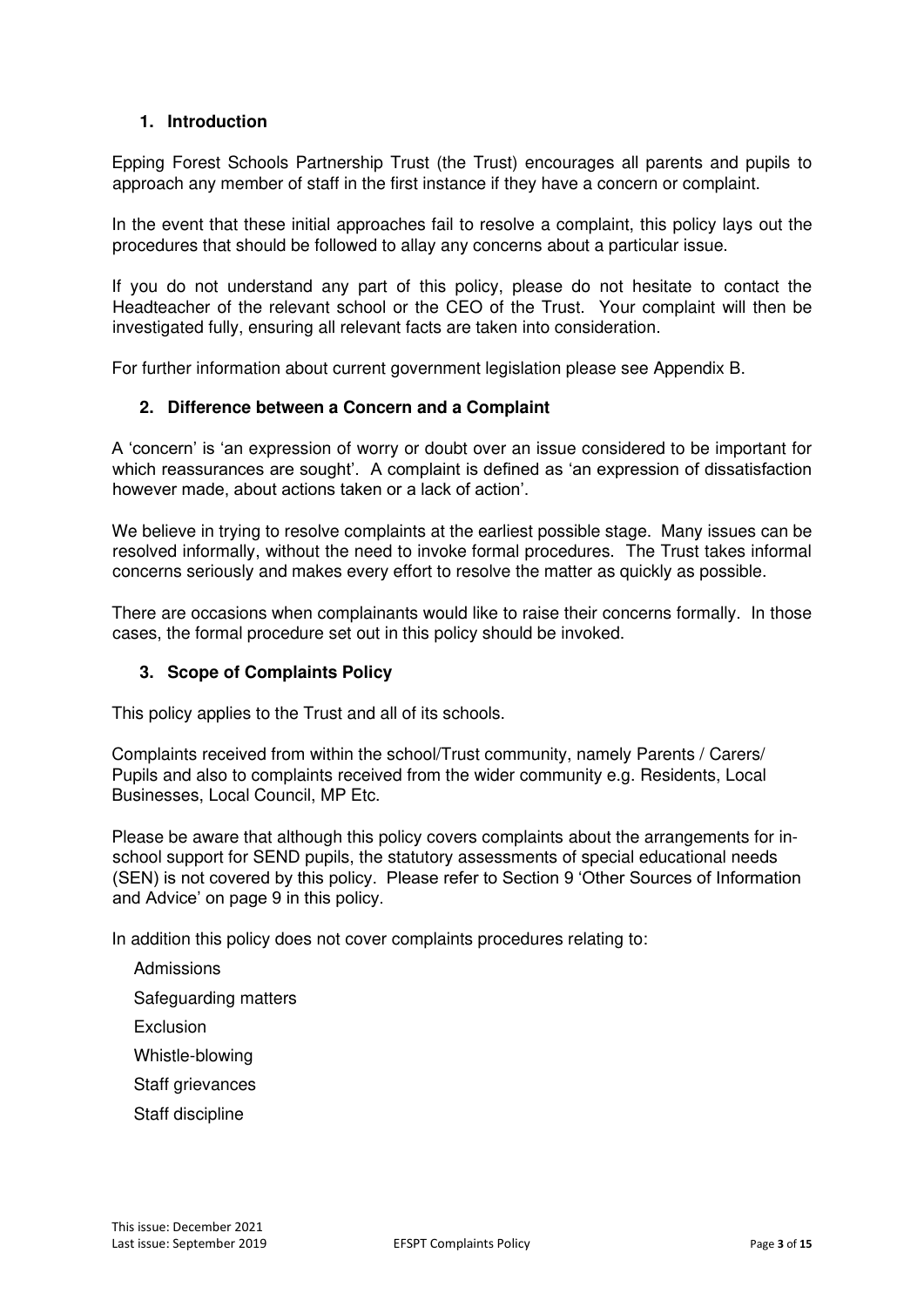Please refer to our website to see our separate policies for procedures relating to these types of complaint.

Complaints about services provided by other providers who use school premises or facilities should be directed to the provider concerned.

#### **4. Principles for investigation**

When investigating a complaint we will try to clarify the basis of the concern and what the complainant believes would put things right.

We will address complaints as quickly as possible. To achieve this, realistic and reasonable time limits will be set for each action within each stage by the Headteacher / Chair of Governors / Trust Board etc and agreed with the complainant. Timescales will fall within school working days. For the purpose of this Complaints Policy a school day is a weekday during term time when the school is open to pupils; a school day excludes weekends and bank holidays. Details of term dates can be found on each school's website. Although every effort will be made to comply with the timescales detailed in this policy, it may not always be possible to meet these timescales for example due to the complexity of the complaint, the unavailability of the complainant if a meeting is felt relevant or other reasons. In circumstances where the timescale detailed in the Complaints Policy cannot be met, a letter will be written by the person identified as responsible for carrying out the investigation detailing the reasons for the delay and setting out a new timescale that will apply.

The school expects that complaints will be made as soon as possible after an incident arises and no later than 3 months afterwards. We will consider exceptions to this time frame in circumstances where there were valid reasons for not making a complaint at that time and the complaint can still be investigated in a fair manner for all involved.

#### **5. Procedure for making a Complaint**

If you have a complaint that relates to the employees or work of the Central Trust Office then you should send your written complaint to the CEO at the Epping Forest Schools Partnership Trust Office. If your complaint involves the CEO personally then your complaint should be addressed to the Chair of Trustees at the Epping Forest Schools Partnership Trust. If a complaint is received the below procedures will be followed with the CEO taking on the role outlined for the Headteacher and a Trust Board panel being convened to hear any Appeal. If the complaint relates to the CEO then a designated Trustee will manage the Formal Stage of the complainant with the Trust Board hearing any Appeal.

There are a number of stages to our Complaints Policy which are summarised below:

#### **5.1 Stage 1 – Informal**

At this stage the aim is to resolve the concern through informal contact at an appropriate level within the Trust/school

5.1.1 Initially we would ask that a parent or pupil discusses the complaint with the relevant member of staff, usually the class teacher. However, if you have difficulty with discussing the issue with that member of staff, the complaint can be referred to another member of staff. Similarly, if the member of staff directly involved felt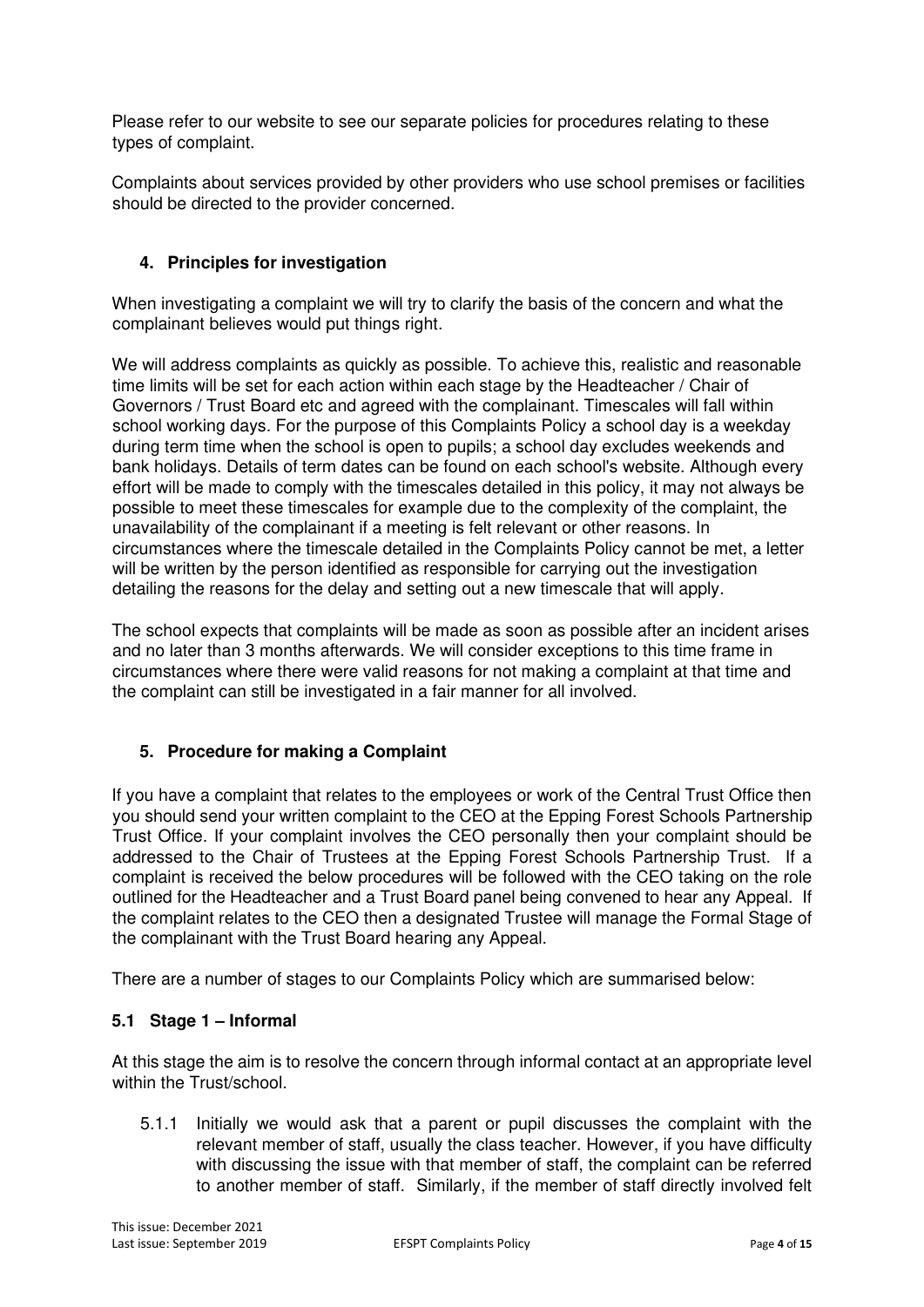unable to deal with the complaint then another member of staff can be allocated to deal with the complaint in the first instance.

- 5.1.2 The Trust/school will record your concern and ensure that the appropriate person (if it is not the person whom you have raised the concern with) is in contact with you as soon as possible.
- 5.1.3 The Trust/school will investigate your concern and keep you informed.
- 5.1.4 If you are not happy with how a concern has been resolved, you may raise a formal complaint at stage 2.

5.1.5 If Local Governing Body members or Trust Staff are approached about a complaint at an early stage they must be mindful of the procedure to be followed and not act unilaterally outside the formal procedure and allow the school to investigate the complaint according to this procedure.

#### **5.2 Stage 2** - **Formal**

This is the formal complaint stage at which written complaints (either by letter or by completing Appendix C) are considered by the Headteacher or, where applicable, a designated Governor.

- 5.2.1 Your written complaint should be addressed to the Headteacher. However, if your complaint concerns the Headteacher personally your complaint should be sent, via the school, to the Chair of the Local Governing Body. If your complaint concerns the Local Governing Body then the complaint letter or form should be sent to the Epping Forest Schools Partnership Trust office, for the attention of the CEO.
- 5.2.2 The school/ Trust office will acknowledge your complaint as soon as possible after it has been received. **This will usually be within 3 school working days**.
- 5.2.3. As part of our consideration of your complaint the Trust/school will normally want to meet with you to discuss the complaint and fill in any details. If you wish, you can ask someone to accompany you to provide you with support. You should inform the Trust/school of the identity of your companion in advance of the meeting. In certain circumstances, the school may need to refuse a request for a particular individual to attend any such meeting – for example, if there is a conflict of interest. If this is the case, the Trust/school will notify the complainant as soon as they are aware, so that the complainant has the opportunity to arrange alternative accompaniment.
- 5.2.4 The Headteacher or Chair of the Local Governing Body may also be accompanied by a suitable person.
- 5.2.5 Following the meeting the Headteacher/Chair of the Local Governing Body will investigate as required. This may involve talking to witnesses and taking statements.
- 5.2.6 If the complaint is against a member of staff, it will be dealt with under our internal confidential procedures as required by law.
- 5.2.7 The Headteacher or Chair of the Local Governing Body will keep written, signed and dated records of all meetings, telephone conversations and related documentation.
- 5.2.8 Once the school has established the relevant facts you will be sent a written response to your complaint **within 30 school working days wherever practical**. For further guidance on timescales, please see section 4.2. The written response will give a full explanation of the decisions and the reasons. If follow-up action is needed, the school will indicate what they are proposing.
- 5.2.9 You may be invited to a follow up meeting to discuss this letter.
- 5.2.10 If you are not satisfied with the outcome to your complainant you may progress to stage 3 of the procedure.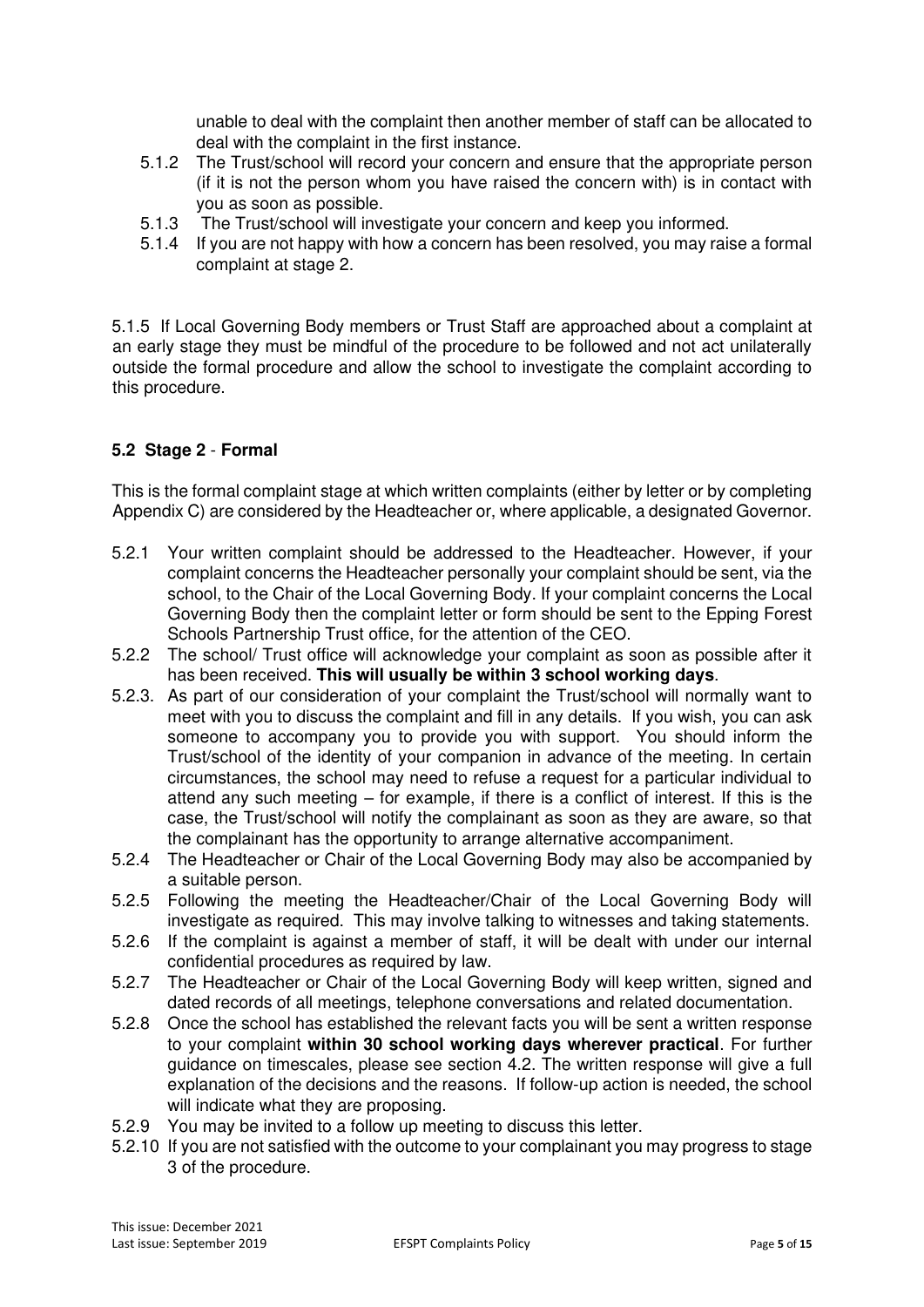#### **5.3 Stage 3 – Local Governing Body Complaints Appeal Panel**

This stage involves a formal hearing by the Local Governing Body Complaints Appeal Panel and may be enacted once stage 2 has been worked through.

- 5.3.1 If your complaint has been through stages 1 and 2 and you are not happy with the outcome, following a written request, a complaints appeal panel will be established **within 20 school working days.** Your request for a hearing with a Local Governing Body Appeals Panel should be submitted **within 10 school working days of the date of the written response to Stage 2.** Requests received outside of this timeframe will be considered only if the circumstances are exceptional.
- 5.3.2 The purpose of this arrangement is to give your complaint a hearing in front of a panel of Governors who have no prior knowledge of the details of the complaint and who can, therefore, consider it without prejudice.
- 5.3.3 The aim of a Complaints Appeal Panel is to resolve the complaint and to achieve reconciliation between the school and the parent/carer. We recognise, however, that it may sometimes only be possible to establish facts and make recommendations which will reassure you that we have taken your complaint seriously.
- 5.3.4 The process for this is set out in the section 'Local Governing Body Complaints Appeal Panel Guidance' below.

#### **5.4 Local Governing Body Complaints Appeal Panel Guidance**

The Chair of the Local Governing Body (LGB) will convene a Complaints Appeal Panel

- 5.4.1 If necessary, the Chair of the LGB will convene a Complaints Appeal Panel (Appendix D) consisting of a minimum of three members who should not have been involved in the early stages of the complaint. In the interests of impartiality, at least one member of the panel will be independent of the management and running of the school and this will normally be a member of a LGB of another school in the Trust / or a Governor from another local MAT who has no prior knowledge or involvement in the complaint. The panel will elect their own chair. A Clerk will be appointed to the panel and will set the date, time and venue of the hearing, ensuring that the dates are convenient to all parties and that the venue and proceedings are accessible. They will aim to arrange for the panel meeting to take place **within 20 school working days**. You will be asked whether you wish to submit any further information or witness statements in support of your Appeal. You will also be asked if you wish to be accompanied by someone to this meeting (subject to the terms laid down in Stage 2 of this procedure) who may provide you with support or speak on your behalf. The headteacher and any school based staff directly involved with your complaint may be asked to prepare a report. The clerk will then collate any written material, that should have been submitted **10 working days** in advance of the meeting and send it to the parties **5 school days** in advance of the Appeal, meet and welcome the parties as they arrive at the hearing, record the proceedings and ensure all parties are notified of the panel's decision.
- 5.4.2 This Complaints Appeal Panel is the last school based stage of the complaints process. Individual complaints will not be heard by the whole LGB as this would compromise the impartiality of any panel set up for a disciplinary hearing against a member of staff following a serious complaint.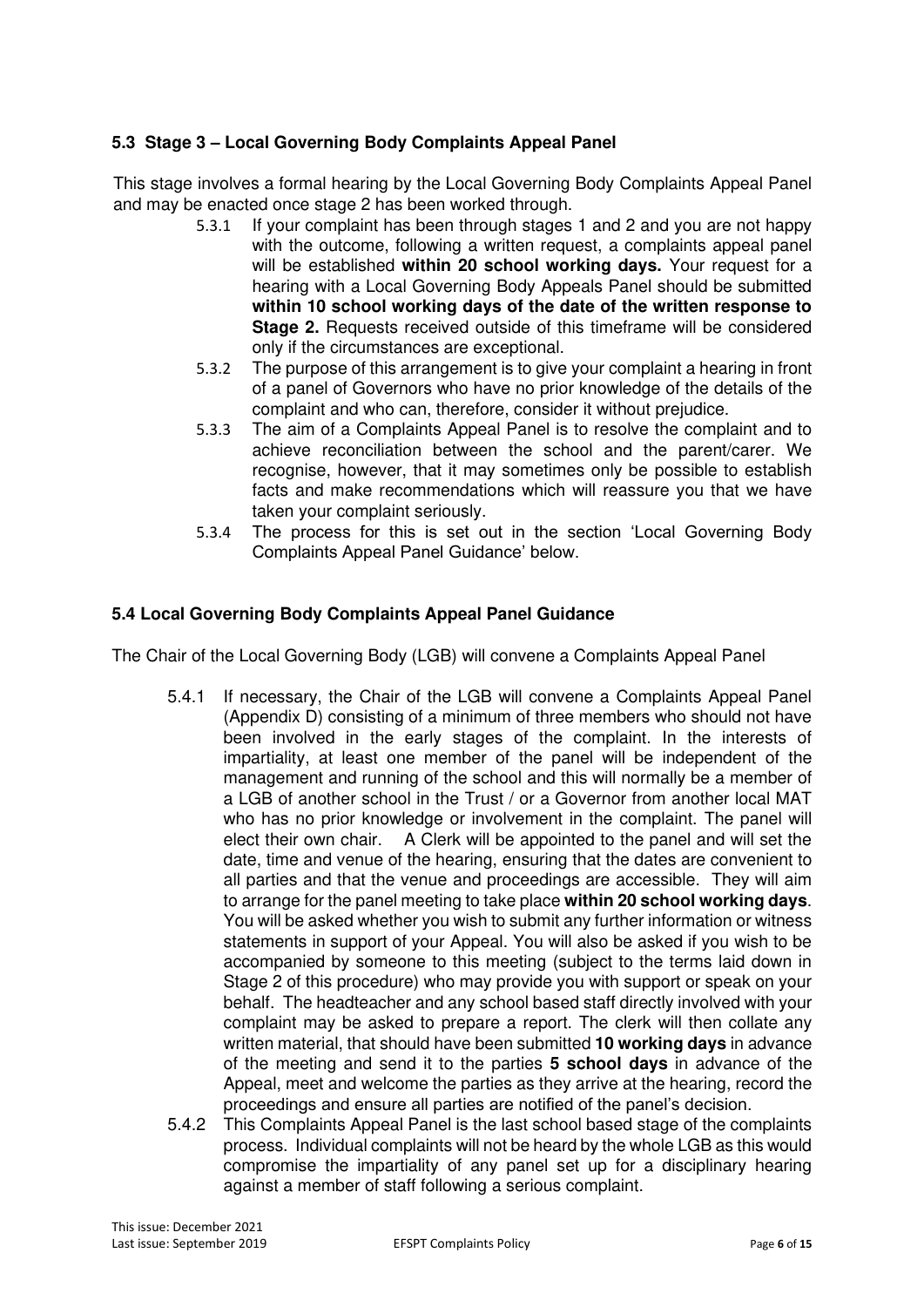- 5.4.3 It is important that the appeal hearing is independent and impartial and that it is seen to be so. No governor / Trustee may sit on the panel if they have had a prior involvement in the complaint or in the circumstances surrounding it. In deciding the make-up of the panel, governors need to try and ensure that it is a cross-section of the categories of governors and sensitive to the issues of race, gender and religious affiliation
- 5.4.4 The aim of the hearing, which needs to be held in private, will always be to resolve the complaint and achieve reconciliation between the school and the complainant. The panel chair will ensure that the proceedings are as welcoming as possible. Extra care needs to be taken when the complainant is a child. Careful consideration of the atmosphere and proceedings will ensure that the child does not feel intimidated. The panel needs to be aware of the views of the child and give them equal consideration to those of adults. Where the child's parent is the complainant, it would be helpful to give the parent the opportunity to say which parts of the hearing, if any, the child needs to attend.
- 5.4.5 The chair of the panel needs to ensure that the complainant is notified in writing of the panel's decision, with the panel's response; **this is usually within 10 school working days of the hearing.**

#### **6. Resolving Complaints**

- 6.1 The school will always work with the complainant to seek a resolution, at the earliest possible stage.
- 6.2 There will be occasions when, despite all stages of the complaint procedure having been followed, the complainant remains dissatisfied. If a complainant tries to re-open the same issue, the Chair of the Local Governing Body can inform them that the procedure has been completed and that the matter is now closed. If the complainant contacts the school again on the same issue, then the correspondence may be viewed as 'serial' or 'persistent' and the school may choose not to respond. (See Appendix E for Managing Serial and Unreasonable Complaints.)
- 6.3 Therefore, in cases where a school is contacted repeatedly by an individual making the same protracted points we may need to close the complaint.
- 6.4 However, the school must not mark a complaint as 'serial' before the complainant has completed the procedure.
- 6.5 'Complaint campaigns' Where the school receives a large volume of complaints about the same topic or subject, especially if these come from complainants unconnected with the school, the school may respond to these complaints either by publishing a single response on the school website or sending a template response to all complainants. If the Complainants are not satisfied with the schools response, or wish to pursue the complaint further, the normal procedures will apply.

#### **7. Reporting and Learning from Complaints**

7.1 The LGB / Trust Board will monitor the level and nature of complaints and review the outcomes on a regular basis to ensure the effectiveness of the procedure, identify any learning and make recommendations for improvement. The Headteacher will report any official complaints in the Headteacher's Report to the LGB. This will be done on a confidential basis and the names of the Complainants and any personal details will not be disclosed to the whole Governing Body or/ Trust Board.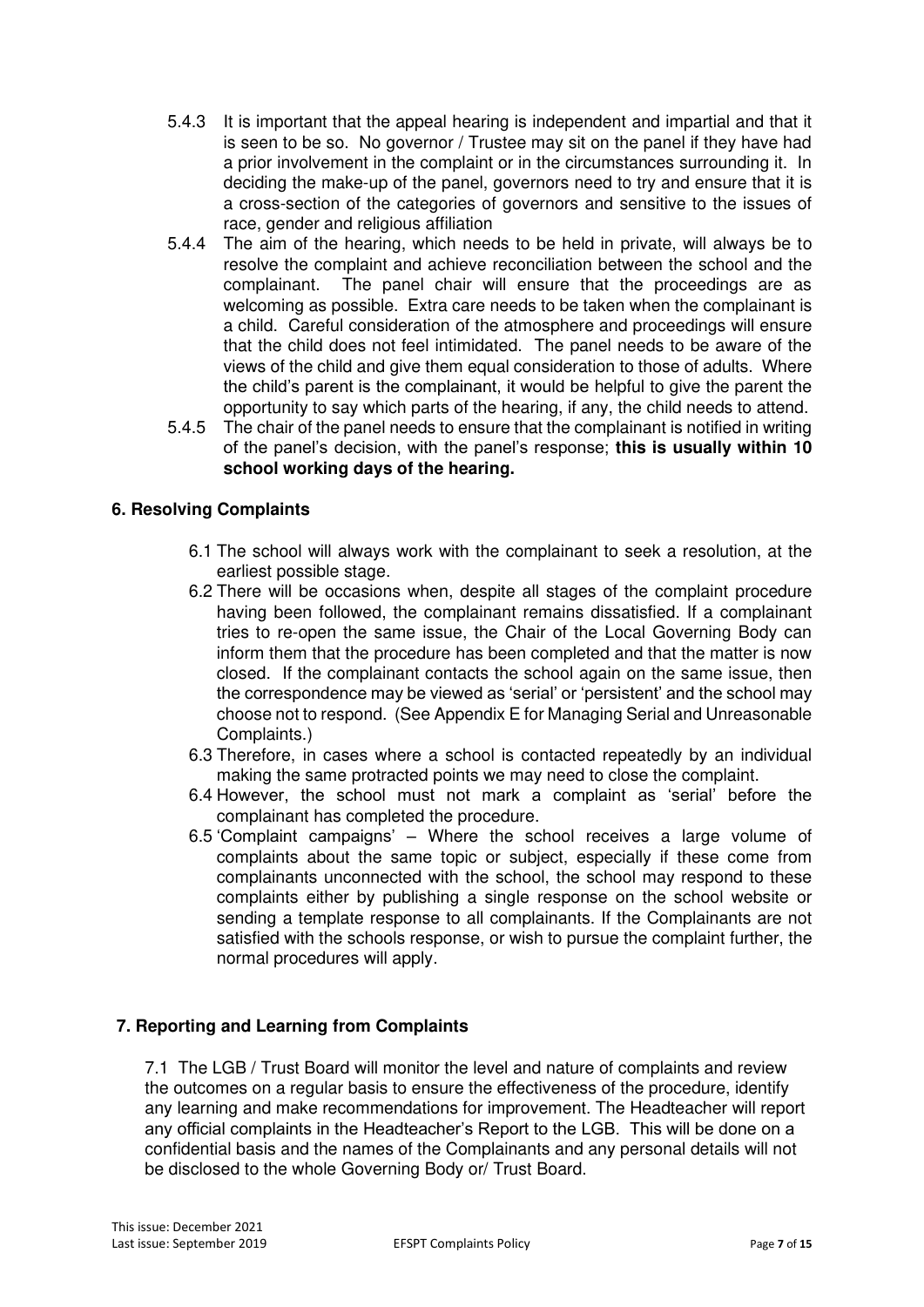7.2 As well as addressing an individual's complaints, the process of listening to and resolving complaints will contribute to school improvement. When individual complaints are heard the Local Governing Body may identify underlying issues that need to be addressed. The monitoring and review of complaints by the school, the Local Governing Body and the Board of Trustees will be a useful tool in evaluating the school's performance.

7.3 In line with our Data Retention Policy, records relating to a complaint will be stored confidentially for 6 years.

#### **8. Publishing the Procedure**

There is a legal requirement for this Complaints Procedures to be publicised. Each school will include this information on the school website.

#### **9. Curriculum**

Complaints against the content of the national curriculum should be sent to the Department for Education.

In regard to the schools' delivery of the curriculum, schools should resolve this through their own complaints process within this policy.

#### **10. Other Sources of Information and Advice**

If your concern is about an aspect of special educational needs and disability provision, which might include information about relevant voluntary organisations and support groups in Essex, you might like to talk to the SEND Information, Advice and Support service, the helpline number is 0333 013 8913 or complete the SENDIASS Parent/Carers Contact Form via the Essex County Council website.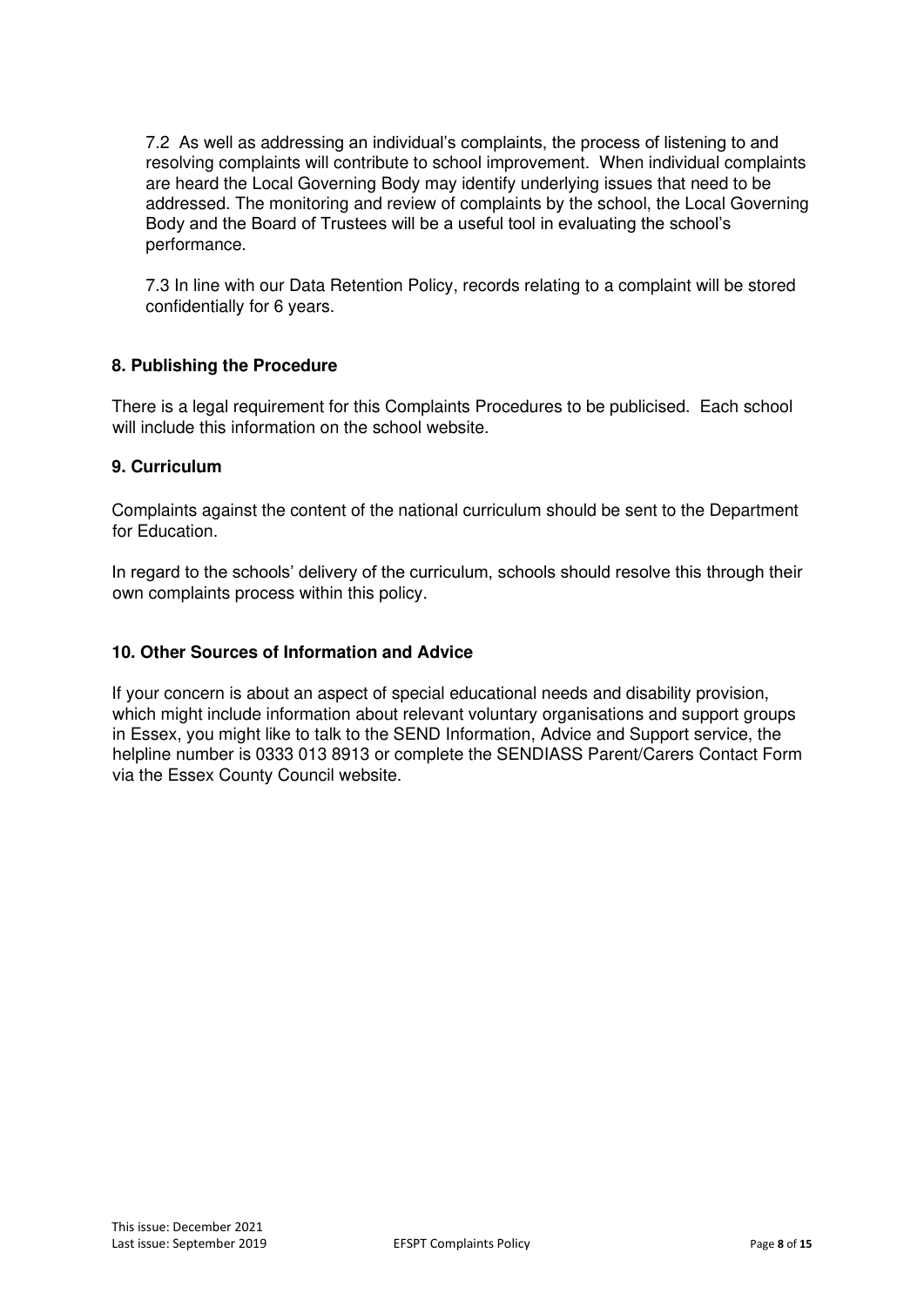#### **11. The Role of Education and Skills Funding Agency**

- 10.1.1 If a complaint comes to the ESFA they will check whether the complaint has been dealt with properly by the school. The ESFA will consider complaints about schools that fall into any of the following three areas:
	- I. Where there is undue delay or the school did not comply with its own complaints procedure when considering a complaint.
	- II. Where the school is in breach of its funding agreement with the Secretary of State.
	- III. Where a school has failed to comply with any other legal obligation.
- 10.1.2 The ESFA will not overturn a school's decision about a complaint. However, if they find a school did not deal with a complaint properly they will request the complaint is looked at again and procedures meet the requirements set out in the Regulations.
- 10.1.3 ESFA complaints can be submitted by following the link https://www.gov.uk/government/organisations/education-fundingagency/about/complaints-procedure

#### **12. Review**

This Policy will be reviewed every 2 years.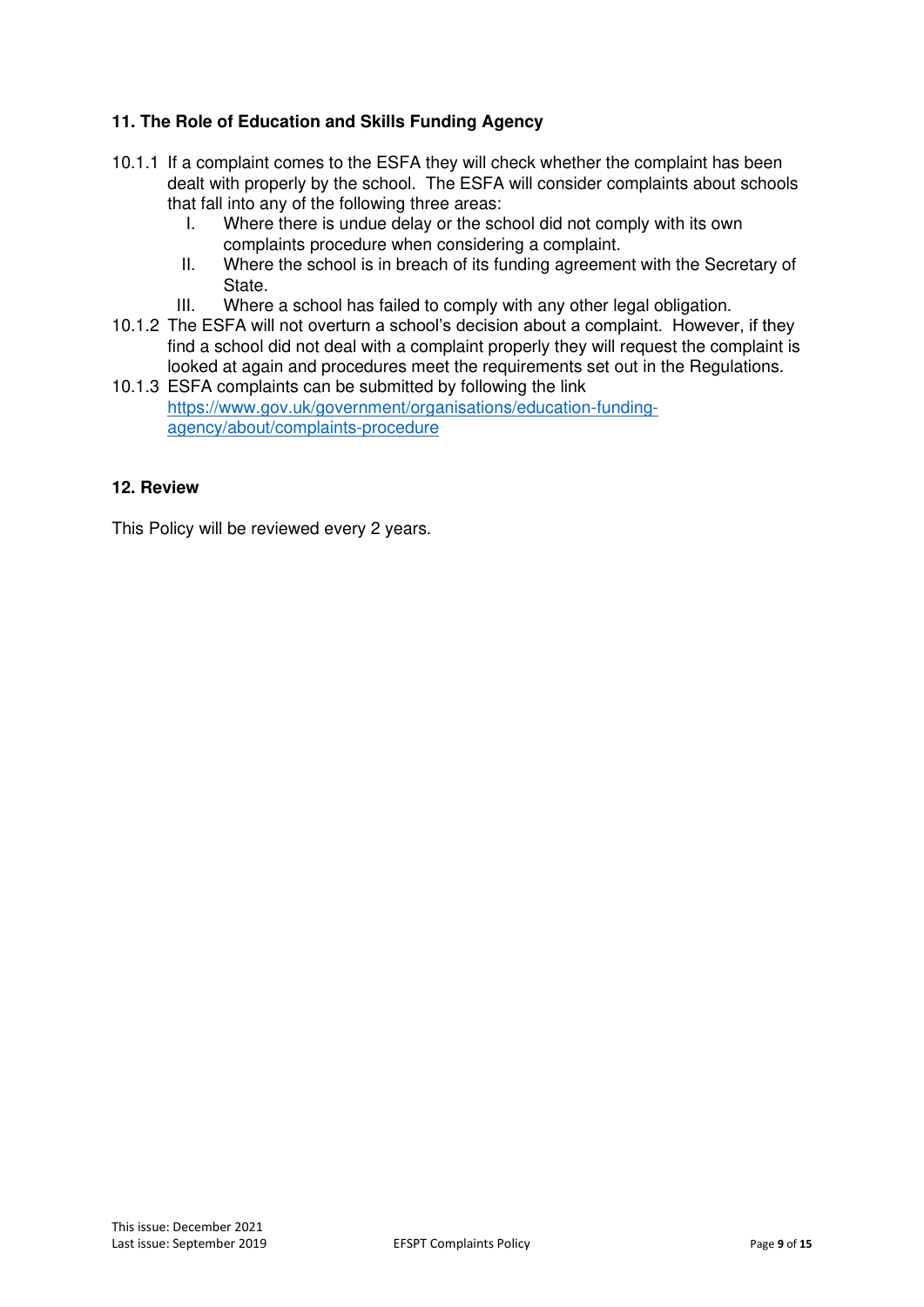#### **Appendix A – PROCESS SUMMARY**

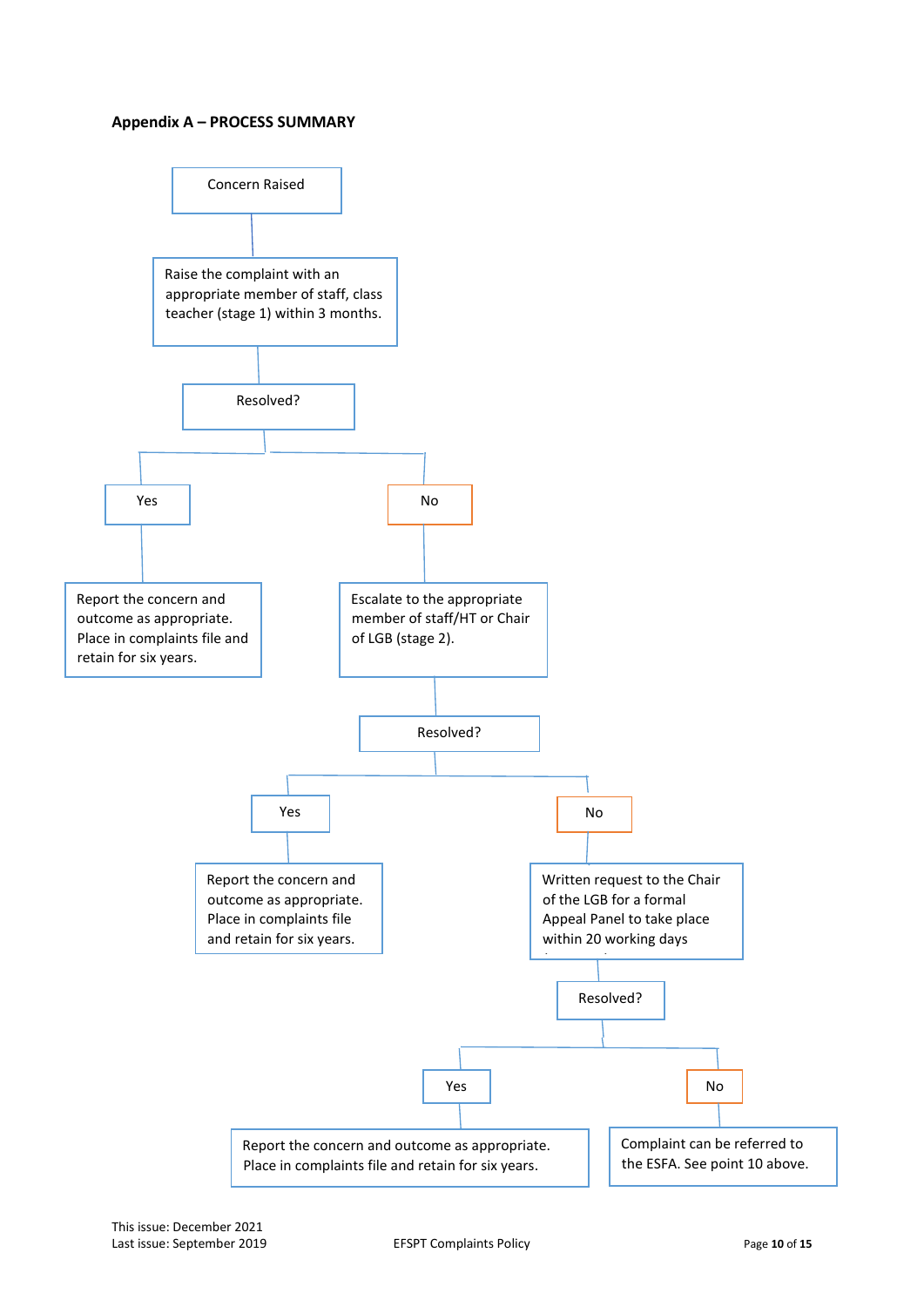#### **Appendix B - LEGISLATION**

All academies must have a complaints procedure. This must meet the standards set out in the Education (Independent School Standards England) Regulations 2014 Schedule 1, Part 7.

The Regulations set out how complaints procedures should be drawn up and used effectively to handle complaints from parents of pupils.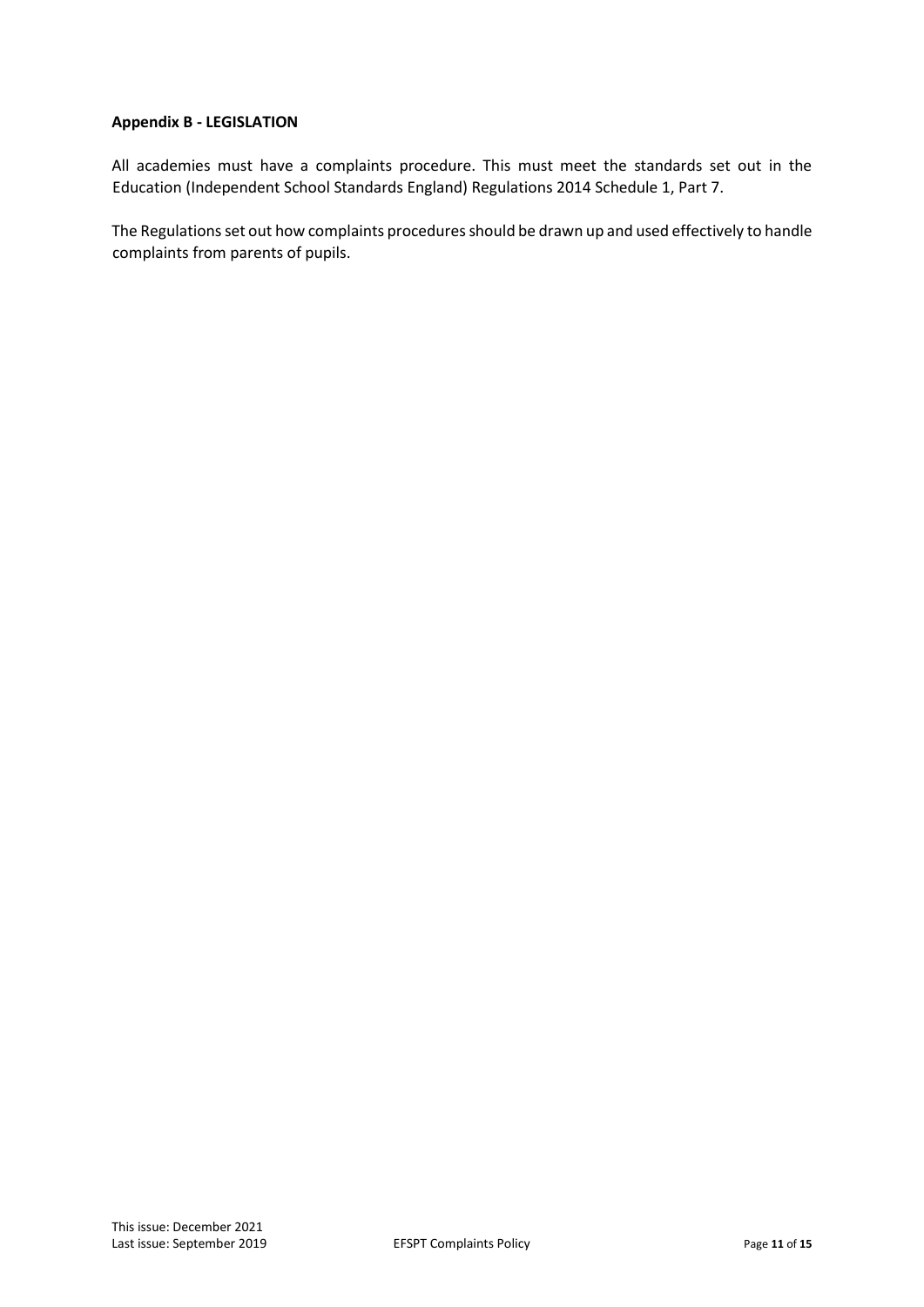#### **Appendix C – COMPLAINTS FORM**

Please complete and return to the Headteacher/Chair of Governors who will acknowledge receipt and explain what action will be taken.

Your name:

Your address:

Postcode:

Your contact details:

Daytime telephone number: Evening telephone number: Email address:

Pupil's name:

Your relationship to the pupil:

Please give details of your complaint (continue on a separate sheet if necessary):

What action, if any, have you already taken to try and resolve your complaint. (Who did you speak to and what was the response)?

What actions do you feel might resolve the problem at this stage?

Are you attaching any paperwork? If so, please give details.

Signature: Date: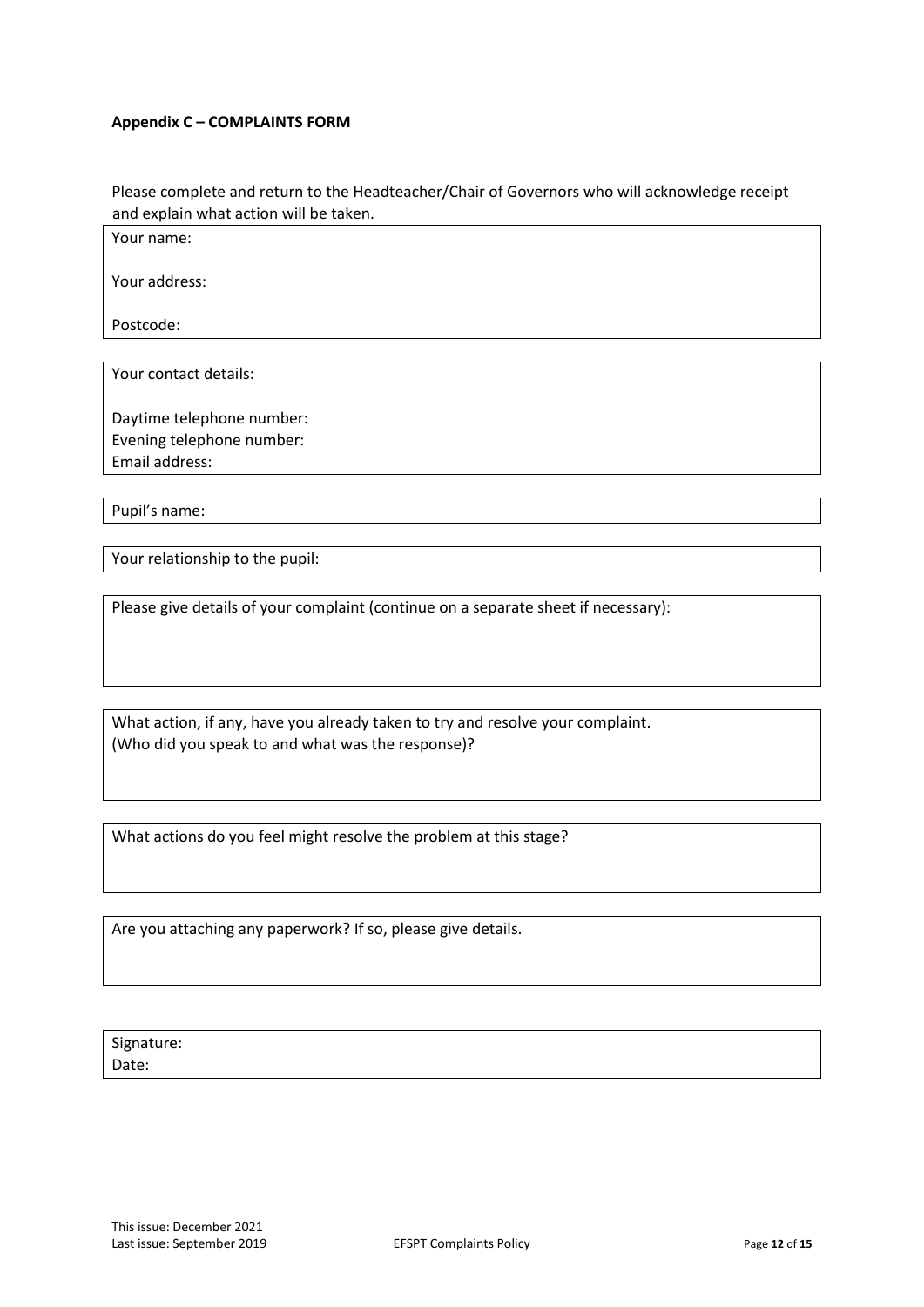#### **Appendix D - Complaints Appeal Panel Procedure for Local Governing Body**

The complaints panel will consist of a minimum of 3 members. In the interests of impartiality, at least one member of the panel will be independent of the management and running of the school and this will normally be a member of a LGB of another school in the Trust / or a Governor from another local MAT who has no prior knowledge or involvement in the complaint. This panel will elect their own chair. The panel will have a Clerk who shall play no part in the decision-making process.

The complainant should submit the details of their concerns, in writing including any witness statements and any supporting documentation, to the Clerk. The Clerk will seek similar written responses from the school. These should be received from both parties' **10 school working days before the hearing and shared with both parties 5 school working days before the hearing.**

The complainant (who may be accompanied by a friend if they wish) and representative(s) from the school (who may also be accompanied by workplace colleagues or representatives from their professional associations) will be invited to attend the panel hearing in order to clarify the matter. Complainants and School representatives should inform the Clerk if and by whom they will be accompanied prior to the meeting as per guidance in Section 2.

The panel meeting is intended to be investigatory, rather than adversarial, therefore the persons giving evidence or making representations to the panel will do so separately.

The panel chair makes the introductions and outlines the proceedings. The chair of the panel has the discretion to adjourn the hearing where new information is introduced – or for other reasons.

The complainant is invited to explain the complaint, followed by their witnesses.

The panel may question both the complainant and their witnesses.

The complainant is asked to sum up the complaint.

The Headteacher is then invited to explain the school's action and be followed by any school witnesses.

The panel may question both the Headteacher and the witnesses.

The Headteacher is asked to sum up the school's action and response to the complainant.

The panel may also have access to the records kept of the process followed.

The complainant and the school representative(s) will be informed in writing of the outcome, **usually within 10 school working days** of the panel meeting.

The Local Governing Body complaints panel is the last school-based stage in the complaints process.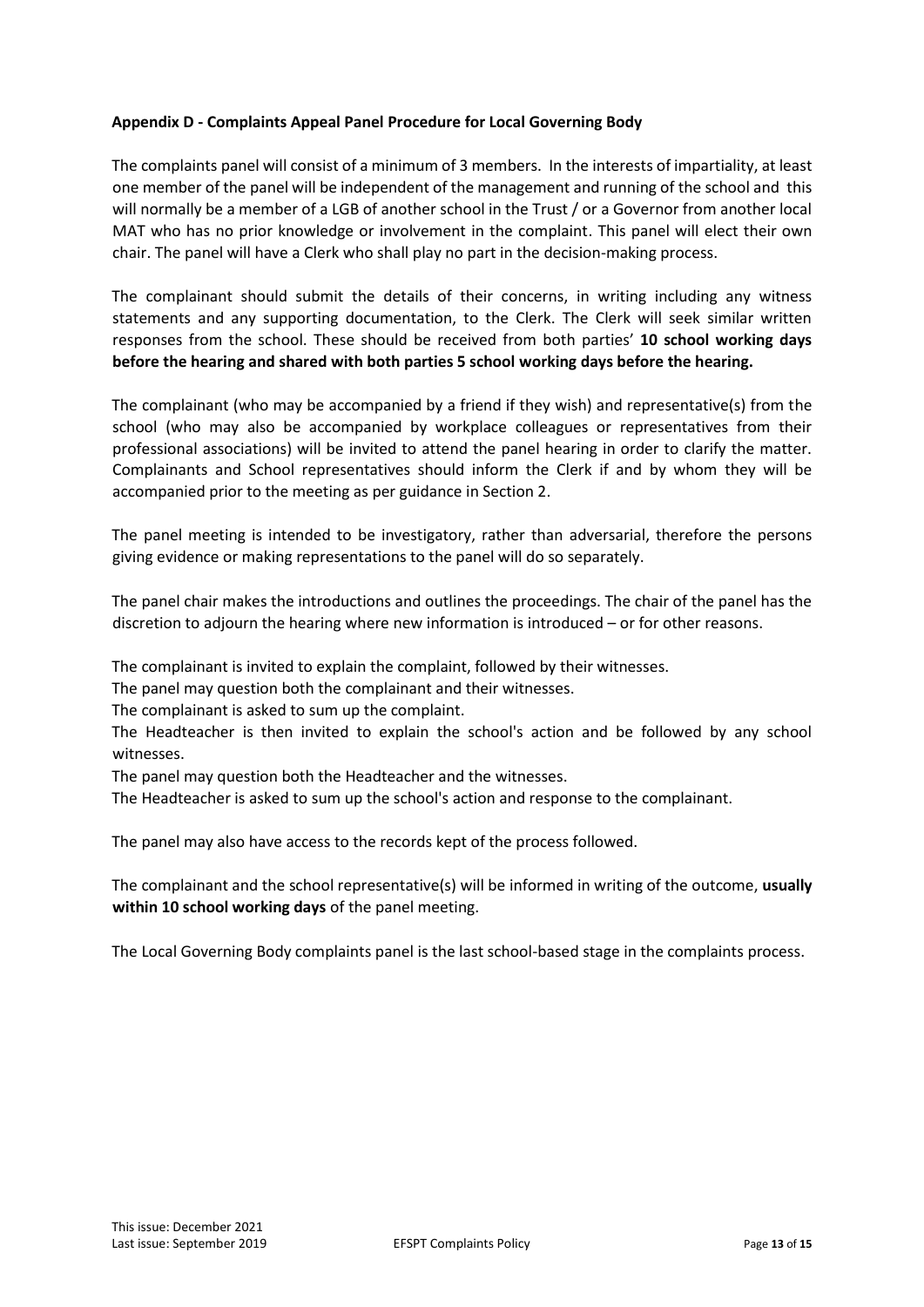#### **Appendix E – Managing Serial and Unreasonable Complaints**

The Epping Forest Schools Partnership Trust is committed to dealing with all complaints fairly and impartially, and to providing a high-quality service to those who complain. We will not normally limit the contact complainants have with our schools and the Trust. However, we do not expect our staff to tolerate unacceptable behaviour and will take action to protect staff from that behaviour, including that which is abusive, offensive or threatening.

The Trust defines unreasonable behaviour as that which hinders our consideration of complaints because of the frequency or nature of the complainant's contact with the Trust and its schools, such as, if the complainant:

- refuses to articulate their complaint or specify the grounds of a complaint or the outcomes sought by raising the complaint, despite offers of assistance
- refuses to co-operate with the complaints investigation process
- refuses to accept that certain issues are not within the scope of the complaints procedure
- insists on the complaint being dealt with in ways which are incompatible with the complaints procedure or with good practice
- introduces trivial or irrelevant information which they expect to be taken into account and commented on
- raises large numbers of detailed but unimportant questions, and insists they are fully answered, often immediately and to their own timescales
- makes unjustified complaints about staff who are trying to deal with the issues, and seeks to have them replaced
- changes the basis of the complaint as the investigation proceeds
- repeatedly makes the same complaint (despite previous investigations or responses concluding that the complaint is groundless or has been addressed)
- refuses to accept the findings of the investigation into that complaint where the school's complaint procedure has been fully and properly implemented and completed including referral to the Department for Education
- seeks an unrealistic outcome
- makes excessive demands on school time by frequent, lengthy and complicated contact with staff regarding the complaint in person, in writing, by email and by telephone while the complaint is being dealt with
- uses threats to intimidate
- uses abusive, offensive or discriminatory language or violence
- knowingly provides falsified information
- publishes unacceptable information on social media or other public forums
- fails to respect the confidentiality of the process